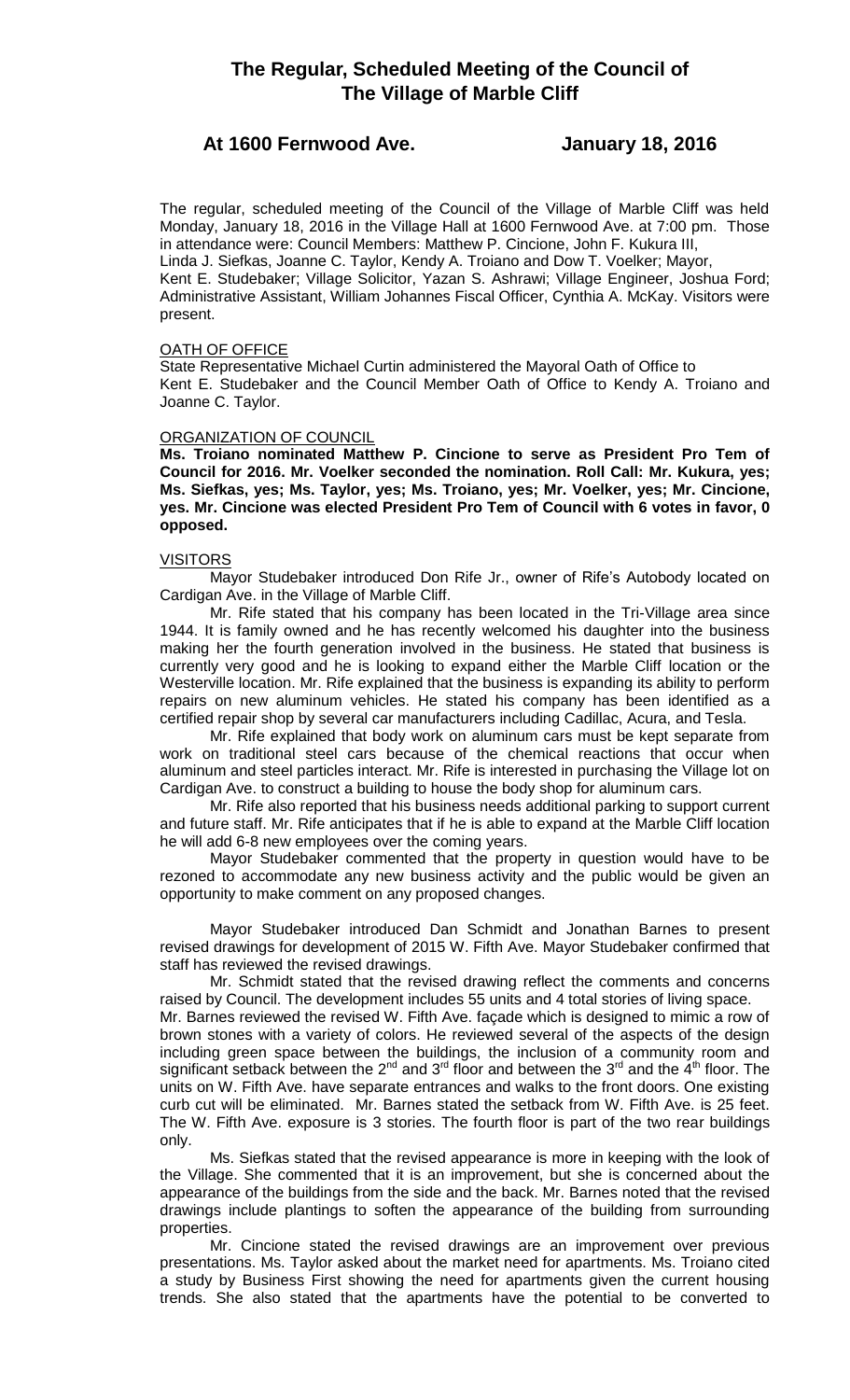condominiums if the market changes. Mr. Schmidt confirmed the Business First study.

Mr. Kukura stated his opinion that the density is too high and the four floors is too high for the community. He commented that the size of the project should not be dictated by the number of parking places that can be accommodated on the property.

Ms. McKay reviewed the three step process for rezoning the property as a Planned District Development and moving forward with the demolition process. She explained the first step of submitting a formal Concept Plan which would allow the staff to make formal notification to neighbors. Mayor Studebaker encouraged Council to review the proposal and pass any questions or concerns on to staff or the developer.

Mayor Studebaker introduced State Representative Michel Curtin and invited him to comment on the upcoming primary election. Mr. Curtin explained that he will not be running for re-election in 2016. He told Council that there are two democrats running in the primary for the seat he is vacating; Matt Jolson and Adam Miller. Both gentlemen reside in Marble Cliff and both are attorneys. John Rush will be the republican candidate in the November election. Mr. Rush lives on Columbus' west side and works with exoffenders to provide job training and placement.

Mayor Studebaker asked Mr. Curtin to be aware that through Upper Arlington the Village of Marble Cliff has a request pending for funding through the state capital budget.

Mayor Studebaker introduced former Village Solicitor Mitchell Banchefsky. Mr. Banchefsky explained that he has taken a new position as the part-time Law Director for the City of New Albany. He said he is pleased with the opportunity, but will miss the work with Marble Cliff.

Council thanked Mr. Banchefsky for his 18 years of service to the Village and commented that he will be missed. They also thanked him for leaving the Village in the capable hands of Mr. Ashrawi.

### CONSENT AGENDA

- 1) Receive Mayor's Court Report, December, 2015
- 2) Receive Police Report, December, 2015
- 3) Receive Fire Dept. Report, December, 2015
- 4) Receive Building permits issued in December, 2015
- 5) Approval Minutes of the regular, scheduled meeting of December 16, 2015
- 6) Approval Financial Statements for December, 2015
- 7) Receive Village Income Tax Report \$122,893.90
- 8) Receive Permissive Tax Information Franklin County Engineer

### **Mr. Voelker moved approval of the Consent Agenda. Ms. Troiano seconded. The Consent Agenda was approved unanimously.**

### MAYOR'S REPORT

Mayor Studebaker said he attended a recent Franklin County Health Department Community Health Action Team (CHAT) meeting. The CHAT will be focusing on elderly resident safety concentrating on preventing slips and falls.

Mayor Studebaker reported he and the Fiscal Officer met with Bob Meyers, owner of 1600 Dublin Rd., to discuss the proposed multi-purpose path for the south side of W. Fifth Ave. running from Dublin Rd. to the railroad tracks. The Mayor reported Mr. Meyers is very supportive of the plan. Mr. Meyers described the W. Fifth Ave. and Dublin Rd. intersection as the "gateway to Marble Cliff" and expressed his willingness to work with the Village to improve the area.

Mayor Studebaker also reported that he and the Fiscal Officer met with Harrison Allen who will be serving as a summer intern for the Village. Mr. Allen will be focusing on W. Fifth Ave. as identified in the Village's Strategic Plan.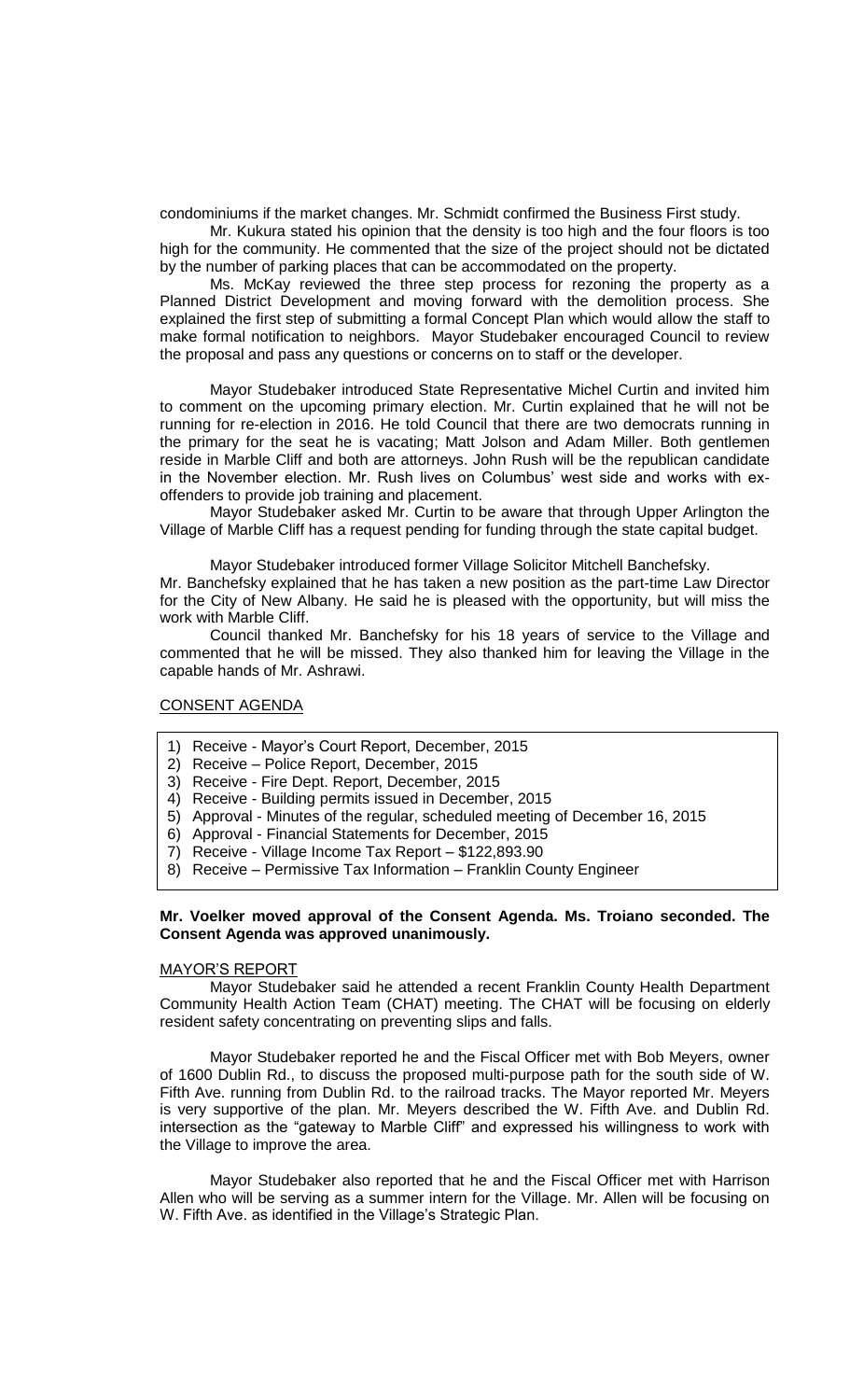#### ENGINEER'S REPORT

Mr. Ford reported the W. Fifth Ave. bridge over the Scioto River is complete for vehicle traffic. Work on the bike path is ongoing. The traffic lights will be installed in the coming weeks. Restoration will be completed in the spring.

Mayor Studebaker commented that there have been several accidents that appear to be related to the new traffic pattern and the inadequate striping. Mr. Ford plans to contact the City of Columbus to address the repainting of the lanes. Mr. Johannes asked Mr. Ford to check on the traffic flow control at the intersection.

Mr. Ford reported the street repair work related to the Columbia Gas project to install new, medium pressure gas lines is complete. There are several items remaining on a punch list to be addressed.

Mr. Kukura asked about the street lights on Cambridge Blvd. that stopped working about the time Columbia Gas did work at the intersection of Cambridge Blvd. and W. Third Ave. Mr. Ford said that a repair crew has identified that there are most likely breaks under the sidewalk on the northeast corner. The estimated cost of repair is between \$1,800 and \$4,000. If wheelchair ramps have to be removed, the cost could go higher. Council discussed whether to expend funds to repair the lights when work on the new street light system will begin within the next 90 days.

Mr. Ford stated that he and Mr. Johannes will be meeting with the contractor for the Phase 2 Street Light Project on January 20, 2016. At that meeting they will be discussing the start date along with the order in which the project will move forward. Mr. Ford and Mr. Johannes will be recommending that the project begin on Cambridge Blvd. to address the concerns of the lights which are no longer working at the intersection of Cambridge Blvd. and W. Third Ave. Mr. Ford and Mr. Johannes will develop a schedule for the project and make the schedule available through the web site. Council concurred with Mayor Studebaker's suggestion that the repairs to the street lights at the intersection of Cambridge Blvd. and W. Third Ave. not be performed at this time and that the residents in the impacted area be notified by a letter of the Village's plans.

Mr. Ford and Ms. McKay reported the feasibility study for the W. Fifth Ave. Street Rehab and Bike Path project will be available at the February meeting.

Mr. Johannes complemented Mr. Ford for the manner in which the sewer line break between Our Lady of Victory Church and the Roxbury Arms Apartments was repaired. He commented that the work was done with little disruption to the surrounding properties and completed very quickly.

Mr. Kukura noted that the addition project at the Youssef property at 1261 Cambridge Blvd. for which the Council approved a variance in February 2015 is not the design presented to and approved by Council. He said the addition was approved as a single story addition and the addition under construction is two stories.

The variance permitted a side yard setback and that information was sent to the Grandview Heights Building Department. The variance language also states that the variance is approved based on the drawings attached to the application which in the case of the Youssef property showed a one story, four seasons, sunroom. Ms. McKay explained that routinely the variance language is sent to the Building Department, but it has not been routine to send the drawings as well. That process has already been changed between the Village Hall and the Building Department.

Mayor Studebaker said the Building Department approved plans submitted based on the variance that allowed for a side yard setback but not the drawings attached to the application because they were not provided to the Building Department.

Council expressed their concern that the property owner did not return to the Village Council for approval of the expanded addition. Mayor Studebaker said staff is continuing to work with the Building Department to address the issues raised by this project. Mayor Studebaker commented that Village staff was not made aware of the construction until the expanded work was well underway. No phone calls or emails have been received at the Village Hall regarding the project.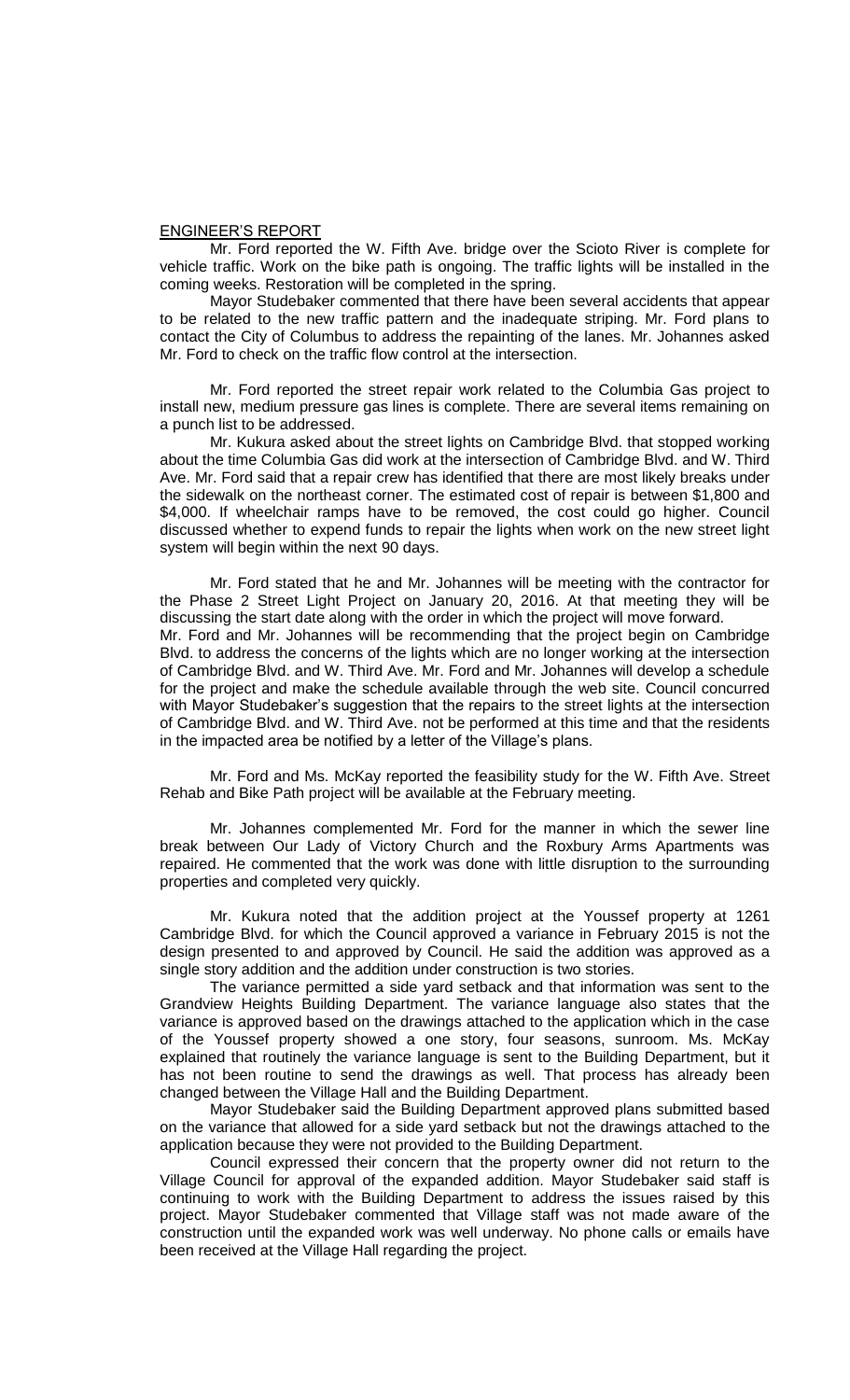Mr. Ford left the meeting at this point.

### SOLICITOR'S REPORT

Mr. Ashrawi reviewed a memo included in the Council packets regarding the sale of Village owned property. Based on several Attorney General Rulings, Mr. Ashrawi recommends that the Village follow standard procedures for competitive bidding. However, Mr. Ashrawi stated that Attorney General Rulings are not binding and some communities have sold municipally owned properties without competitive bidding based on community economic development plans or development in the best interest of the municipality.

Mr. Kukura asked if the Village can use benchmarks other than highest bid such as proposed use of the property in making a decision on multiple bids. Mr. Ashrawi commented that consideration of other issues might be allowed in making a determination of how the Village wants to proceed to sell property. Ms. Troiano asked if there have been other parties interested in the Cardigan Ave. lot. Mr. Cincione reminded Council that Brad DeHays, owner of 1400 Dublin Rd., expressed interest in the lot. Ms. McKay commented that over recent years the office has received inquiries about the availability of the lot. Mayor Studebaker commented that Mr. Rife had expressed a willingness to contact Brad DeHays regarding a possible joint venture.

Council had a brief discussion of options for sale and development of the Cardigan Ave. lot. Council asked the Fiscal Officer to get quotes for an appraisal of the Village property on Cardigan.

### ADMINISTRATIVE ASSISTANT'S REPORT Mr. Johannes had no report for Council.

### APPROVAL OF BILLS

**Mr. Cincione moved approval of the January 2016 bills totaling \$83,435.59. Ms. Siefkas seconded. The motion passed unanimously.**

### **Mr. Kukura moved approval of the amended December 2015 bills totaling \$144,484.94. Ms. Siefkas seconded. The motion passed unanimously.**

#### FISCAL OFFICER'S REPORT

Ms. McKay reported that all financial year end close out activities were completed during the first week of January. All year end required state and county reports and filings have been completed and submitted.

Ms. McKay reported that the Ohio Municipal League is offering Newly Elected Officers Training. She commented that if any Council Members are interested in attending one of the training sessions she has all the necessary registration materials.

Ms. McKay reported she is considering enrolling the Village for automated bill payment through the Arlington Bank. The service is included with the Village's checking account program. Ms. McKay stated she and Mayor Studebaker are working to determine what procedures need to be put in place to satisfy the State Auditor requirements for financial security.

Mr. Kukura commented that his company has experienced some fraudulent activity which appears to be connected to automated bill pay. He suggested that direct deposit is a much safer than having the bank issue checks.

#### COUNCIL MEMBER REPORTS

Ms. Troiano reported Grandview Heights Parks and Recreation Board has identified three final candidates for the project manager for the new pool project. A decision should be made in the coming weeks.

Ms. Troiano reported that the Start Talking Grandview will be holding a community forum focusing on drug issues within the community. The meeting will be held Tuesday, January  $26<sup>th</sup>$  from 6-8 pm at the Grandview Library.